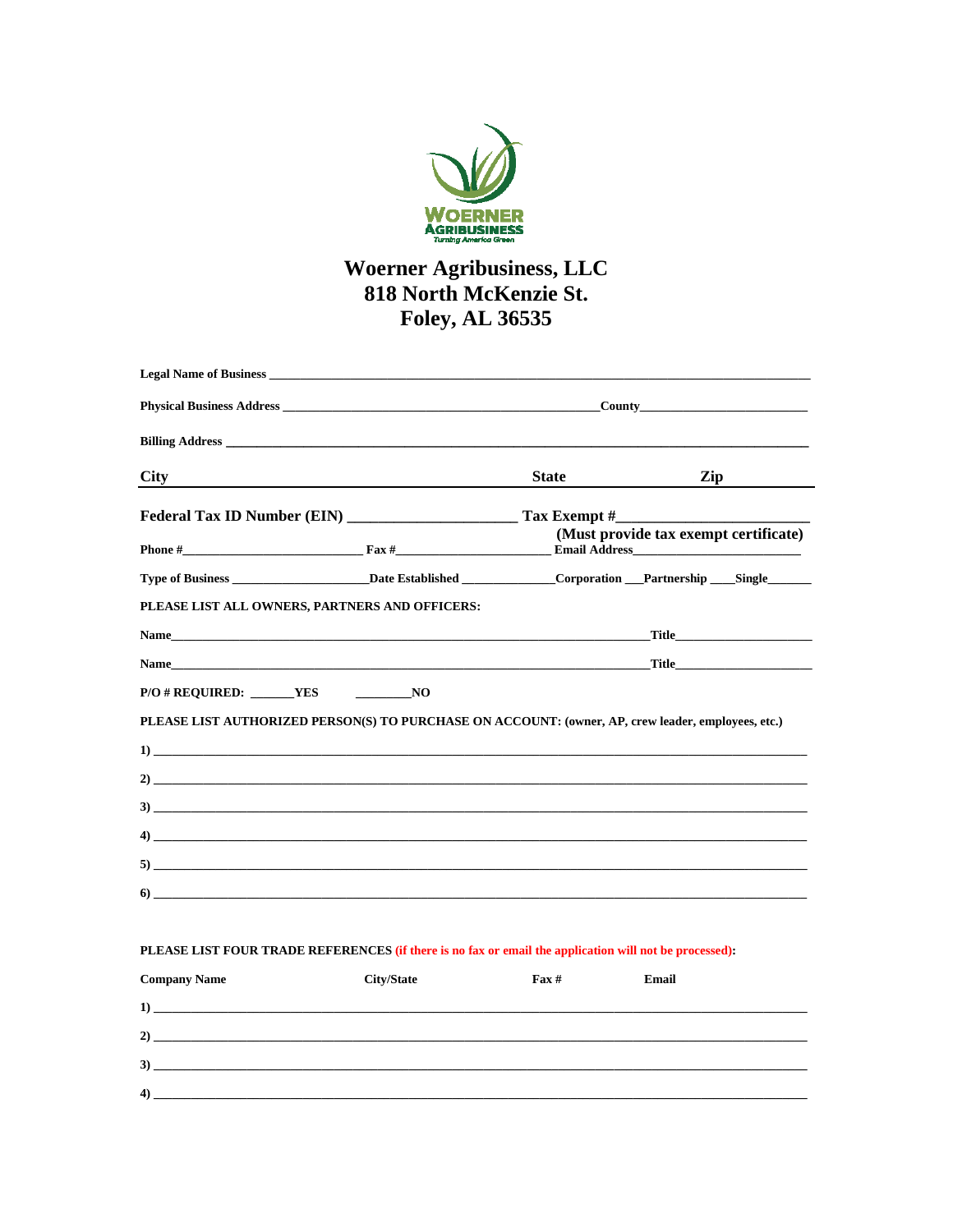## **TERMS AND CONDITIONS OF SALE**

- **1) CONTRACT: Each order shall constitute as a binding contract of purchase and sale between applicant and WOERNER AGRIBUSINESS, LLC in accordance with the Terms and Conditions on the request for credit and the terms of WOERNER AGRIBUSINESS, LLC's invoice. All sales will be conducted on a cash basis until credit has been established by the credit department of WOERNER AGRIBUSINESS, LLC.**
- **2) PAYMENT TERMS: If this credit application is accepted, applicant agrees to pay the full invoice price of all purchases made from WOERNER AGRIBUSINESS, LLC promptly, all invoices being due and payable 30 days from the date of invoice. If the total invoice price is not paid in full on or before the due date, an Interest Charge of 1 ½% will be assessed monthly on all invoices that are not paid when due. By signing below the Customer agrees to pay the accrued Interest Charges. Accounts in default will be subject to cancellation of credit without notice.**
- **3) SALES TAX EXEMPTION: According to the laws of the states where our products are sold, sales tax must be applied to all invoices unless a valid "Certificate of Resale" has been submitted to the credit department of WOERNER AGRIBUSINESS, LLC, INC.**
- **4) CASH OR CREDIT CARD PAYMENT: If, in WOERNER AGRIBUSINESS, LLC'S judgment, the financial condition of buyer at the time the goods are ready for to be received by applicant does not justify the terms of payment specified, WOERNER AGRIBUSINESS, LLC reserves the right to require payment in cash or credit card before shipment.**
- **5) NONCOMPLIANCE BY APPLICANT: WOERNER AGRIBUSINESS, LLC reserves the right to cancel all orders and any part thereof without penalty if applicant fails to comply with the terms and conditions of this transaction or fails to make any payments within the time specified. In the event of applicant default, WOERNER AGRIBUSINESS, LLC may rescind any agreements between the parties and hold applicant liable for all damages and losses as well as resell undelivered goods under this or other agreements between the parties as WOERNER AGRIBUSINESS, LLC may elect.**
- **6) ATTORNEY'S FEES: In the event the account becomes delinquent and is referred to a licensed collection agency or an attorney, the Customer agrees to pay all costs and expenses of collection including reasonable attorney's fees, court costs, and costs incurred on appeal. The Customer agrees to allow his/her references and credit reports to be checked and reviewed.**
- **7) JURISDICTION: The Customer agrees to waiver all rights relating to venue, and further agrees to accept a court to be selected by WOERNER AGRIBUSINESS, LLC.**
- **8) TRANSPORTATION: In the event that goods are to be delivered by WOERNER AGRIBUSINESS, LLC, each shipment/delivery shall be considered a separate and independent transaction. All deliveries are made to curb line. Any deliveries made past the curb line are the complete responsibility and risk of the applicant. Any resultant damages shall be the applicants risk. The tractor trailers used for delivery are not equipped to enter sites which are not readily accessible.**
- **9) BENEFIT: This agreement shall be binding upon and take effect to the benefit of the successors and assigns of the respective parties. The applicant may not transfer or assign its rights or obligations under this agreement without the prior written consent of WOERNER AGRIBUSINESS, LLC.**
- **10) PRIVITY: There are no express, implied, or intended third-party beneficiaries to this agreement. The price quotations are directed solely and exclusively to the applicant named on the above 30-day terms application.**

**I/WE HAVE READ, UNDERSTAND, AND AGREE TO THE STATED TERMS AND CONDITION**

| <b>Applicant Signature_</b> | Titl        |
|-----------------------------|-------------|
| <b>Printed Name</b>         | <b>Date</b> |

**\*\*FAX (251) 943-7400\*\* Email MROHE@WOERNERTURF.COM\*\***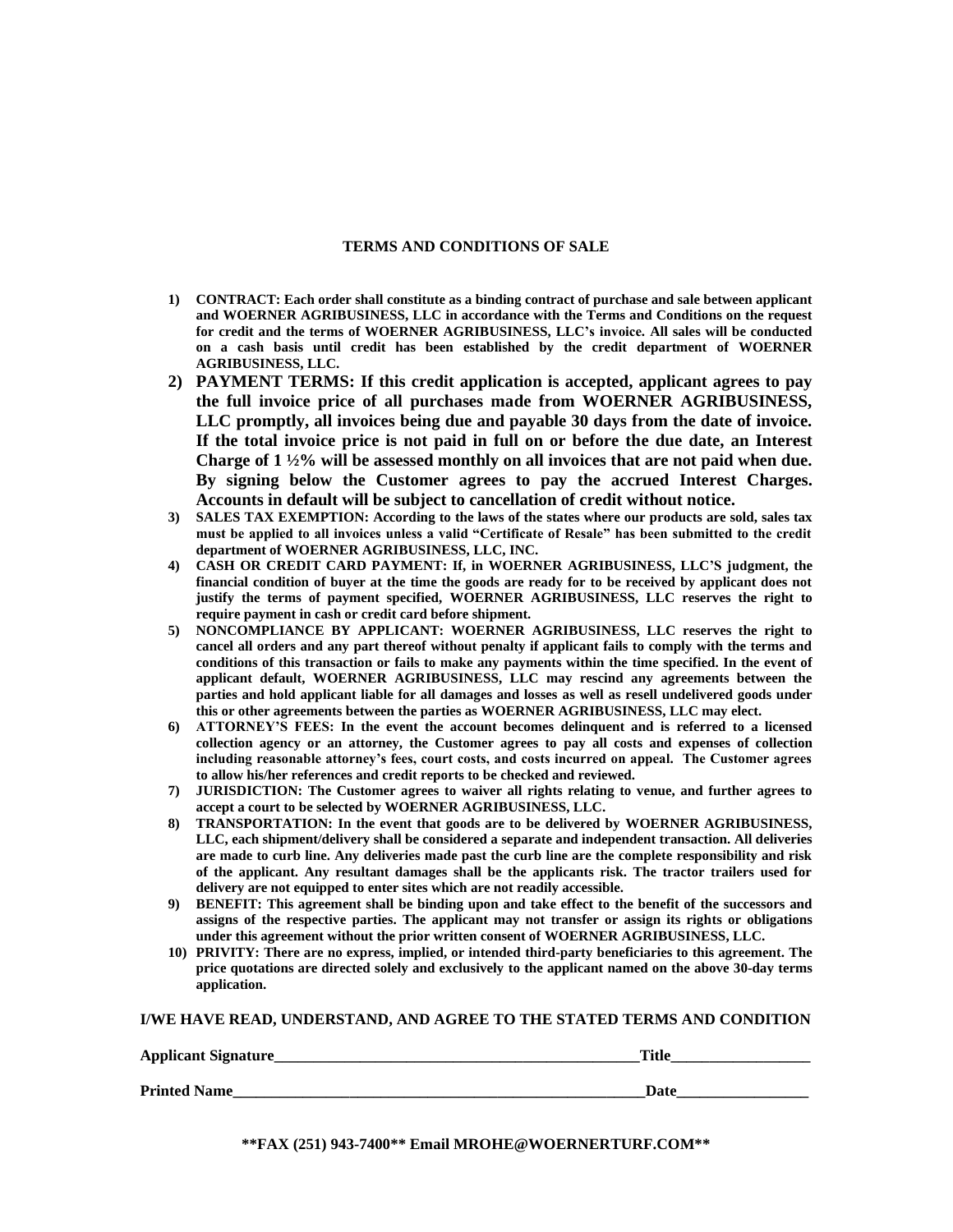*This is an attempt to collect a debt and any information will be used for that purpose*

## **CUSTOMER CHECKING INFORMATION AND BANK REFERENCE AUTHORIZATION**

| LLC. agrees that any information provided will be held in strictest confidence.                                                                          |                                                                                        | I/We have applied to WOERNER AGRIBUSINESS, LLC, \$<br>terms of net 30 days. Therefore, I/We authorize you to release any credit information concerning<br>my/our accounts listed below. I/We also request you promptly complete and return this credit<br>information to WOERNER AGRIBUSINESS, LLC. as soon as possible. WOERNER AGRIBUSINESS, |
|----------------------------------------------------------------------------------------------------------------------------------------------------------|----------------------------------------------------------------------------------------|------------------------------------------------------------------------------------------------------------------------------------------------------------------------------------------------------------------------------------------------------------------------------------------------------------------------------------------------|
| Applicant's Name                                                                                                                                         |                                                                                        |                                                                                                                                                                                                                                                                                                                                                |
|                                                                                                                                                          |                                                                                        |                                                                                                                                                                                                                                                                                                                                                |
|                                                                                                                                                          | <b>Business Name</b> Title of Bank Account                                             |                                                                                                                                                                                                                                                                                                                                                |
| $\textbf{Account \#}\qquad \qquad \textbf{Account \#}\qquad \qquad \textbf{Account \#}\qquad \qquad \textbf{Account \#}\qquad \qquad \textbf{Result} \#$ |                                                                                        |                                                                                                                                                                                                                                                                                                                                                |
| PLEASE PRINT NAMES OF AUTHORIZED SIGNATORIES:                                                                                                            |                                                                                        |                                                                                                                                                                                                                                                                                                                                                |
|                                                                                                                                                          |                                                                                        |                                                                                                                                                                                                                                                                                                                                                |
|                                                                                                                                                          |                                                                                        |                                                                                                                                                                                                                                                                                                                                                |
| <b>BANK OFFICER ONLY:</b>                                                                                                                                |                                                                                        |                                                                                                                                                                                                                                                                                                                                                |
|                                                                                                                                                          |                                                                                        |                                                                                                                                                                                                                                                                                                                                                |
|                                                                                                                                                          |                                                                                        |                                                                                                                                                                                                                                                                                                                                                |
| If any Loans, what type:                                                                                                                                 |                                                                                        | <b>Expansion Balance</b>                                                                                                                                                                                                                                                                                                                       |
| Are all accounts being handled in a satisfactory manner? ____Yes _____No                                                                                 |                                                                                        |                                                                                                                                                                                                                                                                                                                                                |
|                                                                                                                                                          |                                                                                        |                                                                                                                                                                                                                                                                                                                                                |
|                                                                                                                                                          | This is an attempt to collect a debt and any information will be used for that purpose |                                                                                                                                                                                                                                                                                                                                                |

**\*\*\*\*PLEASE RETURN TO CREDIT DEPTARTMENT BY FAXING/EMAILING TO \*\*\*\* CREDIT DEPARTMENT 251-943-6698 FAX (251) 943-7400 Email MROHE@WOERNERTURF.COM**